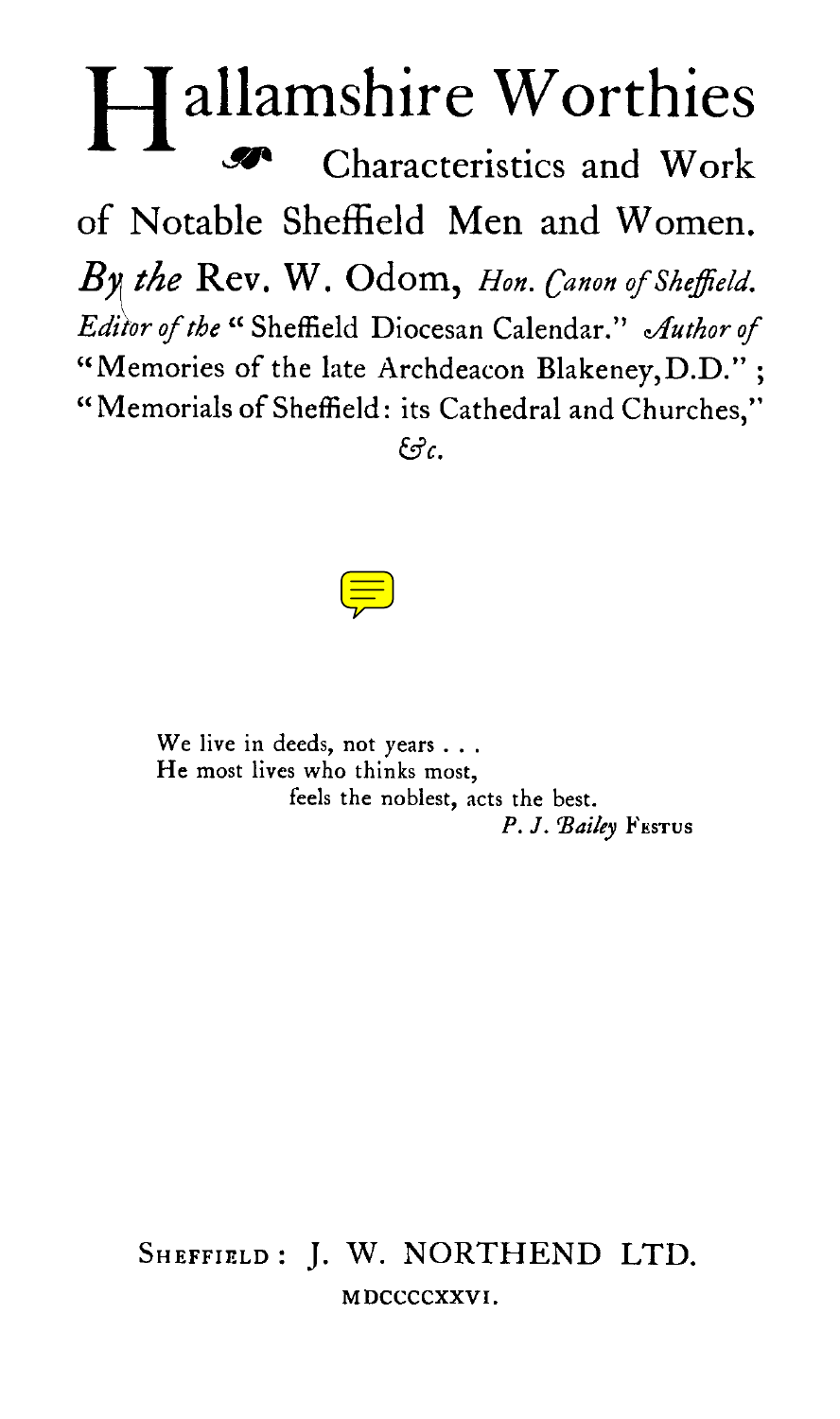## CONTENTS.

| Preface                          |                     |  |              |
|----------------------------------|---------------------|--|--------------|
|                                  | CHAPTER I.          |  | Page         |
| Authors, Poets, Journalists - -  |                     |  | $1 - 27$     |
|                                  | CHAPTER II.         |  |              |
| Bishops, Clergy, Ministers       |                     |  | $28 - 73$    |
|                                  | CHAPTER III.        |  |              |
| Benefactors and Philanthropists  |                     |  | 74–115       |
|                                  | CHAPTER IV.         |  |              |
| Doctors and Lawyers              | كالمستحدث والمستحدث |  | $-116 - 147$ |
|                                  | CHAPTER V.          |  |              |
| Engineers, Surveyors, Architects |                     |  | $-148 - 158$ |
|                                  | CHAPTER VI.         |  |              |
| Industrial Leaders and Inventors |                     |  | $-159 - 180$ |
|                                  | CHAPTER VII.        |  |              |
| Musicians and Educationists      |                     |  | $-181 - 194$ |
|                                  | CHAPTER VIII.       |  |              |
| Scientists and Scholars          |                     |  | $-195 - 205$ |
|                                  | CHAPTER IX.         |  |              |
| Sculptors, Painters, Craftsmen - |                     |  | $206 - 225$  |
|                                  | Chapter X.          |  |              |
| Statesmen and others - - - -     |                     |  | $-226 - 238$ |

## APPENDIX.

 $\overline{\phantom{0}}$ 

| Bishops of Sheffield -                         |  |  |              | 239 |
|------------------------------------------------|--|--|--------------|-----|
| Honorary Freemen of Sheffield, 1899-1926       |  |  |              | 239 |
| Vicars of Sheffield, 1308-1926                 |  |  |              | 240 |
| Mayors and Lord Mayors of Sheffield, 1844-1926 |  |  |              | 241 |
| Master Cutlers of Sheffield, 1624-1926 -       |  |  | - 242, 243   |     |
| Names of Subscribers                           |  |  | $-244 - 246$ |     |
| Index of Biographies                           |  |  | $-247 - 249$ |     |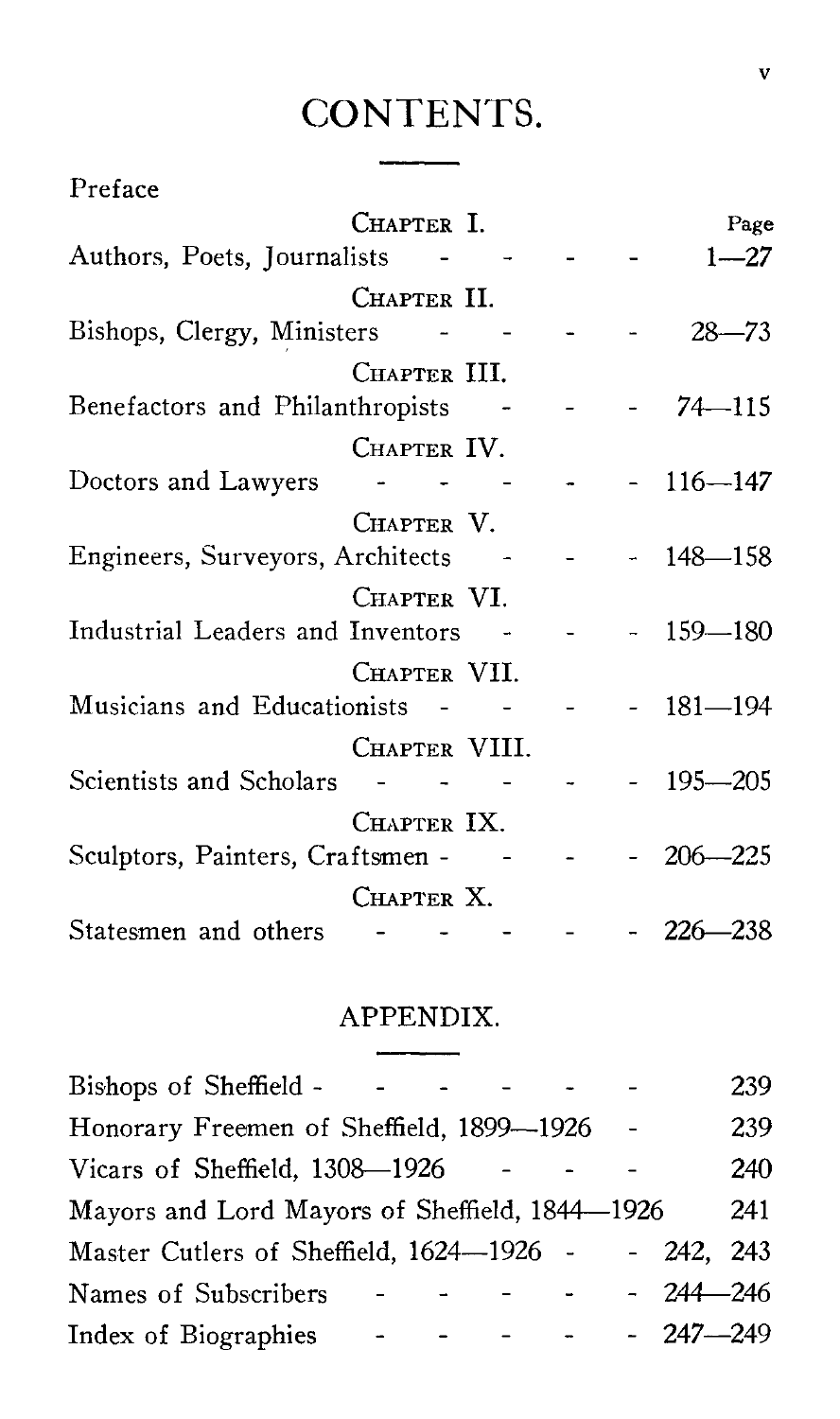Biography is not only one of the most interesting branches of literature, but is also a powerful teacher. In reading of personal struggle and triumph, often against great and apparently insuperable difficulties, we see how, in the end, the desired goal is attained. In the battle of life success comes in various ways ; to some it seems to come without seeking, whilst others, strive as they will, appear to be always in the shallows. No one can command success, but it is the duty of all to try to deserve it. It is a good thing to recall those who, by courage, industry, and perseverance, have attained fame, if not always fortune.

No apology is needed for an attempt to recall and keep alive the memory of notable men and women born in or closely associated with Sheffield who have dignified the city by their examples, enriched it by their generous gifts, and helped to make it what it is to-day. It has been said that the ideal biography is the short one. In the pages which follow will be found two hundred brief biographical sketches setting forth the characteristics and work of men and women in varying walks of life—Religious, Literary, Scientific, Industrial, Artistic, Medical, Legal, Educational, Musical, and Philanthropic—whose names lend honour to the city of their birth or adoption.

Interesting sidelights are cast on Sheffield of the past. The task of selection has not been easy, and notwithstanding that the volume is considerably larger than when first planned, space limitations have prevented the inclusion of several sketches which had been prepared.

It can hardly be expected that pages containing hundreds of names and dates should be entirely free from error, but every effort has been made to ensure accuracy. In several cases varying dates and conflicting statements have had to be adjusted. The contents of the volume have been gleaned and garnered from many fields ; some are the result of personal knowledge, and much is due to kind correspondents who have courteously responded to inquiries.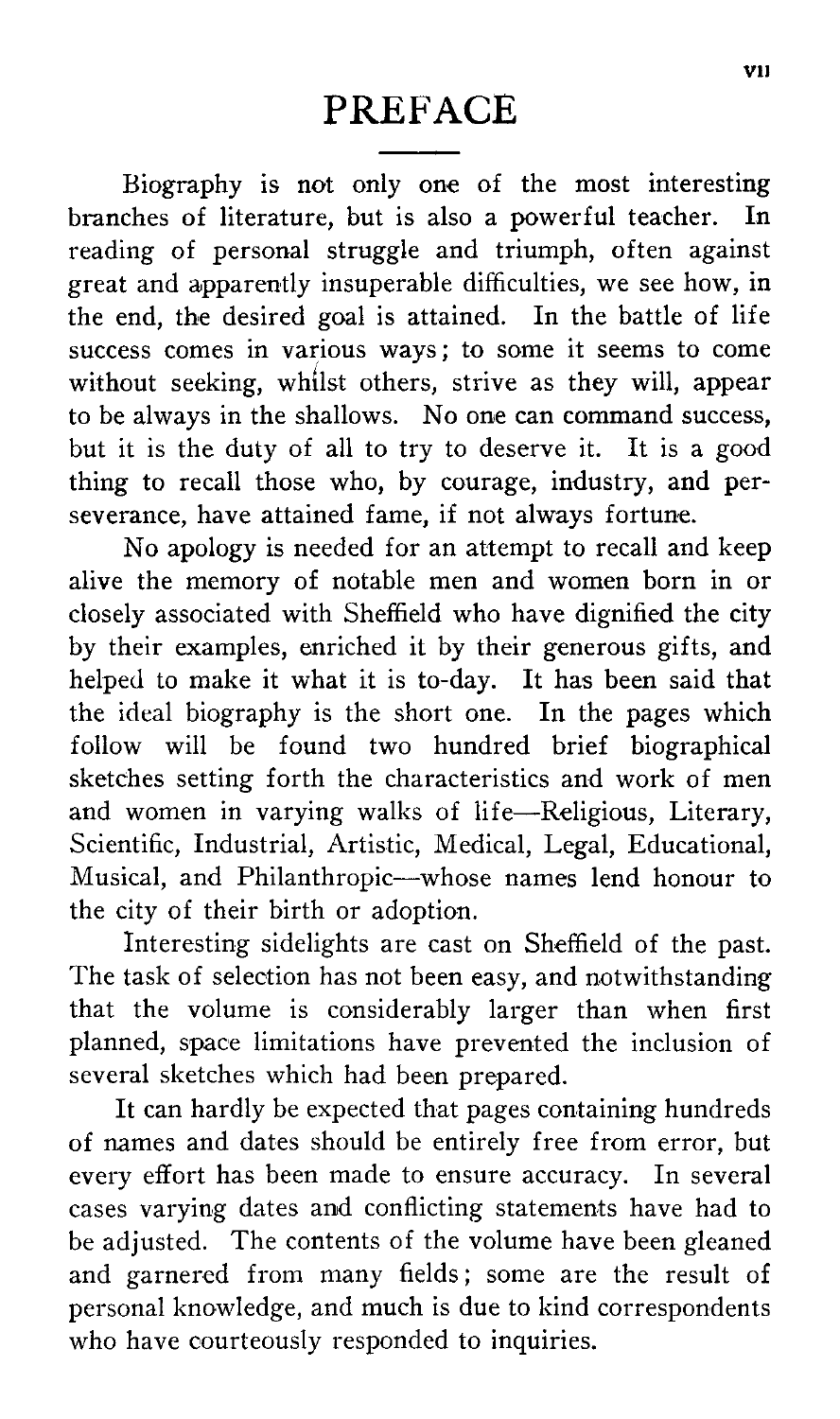For assistance in reading the proofs I am greatly indebted to the kindness of several friends. Canon Houghton has read those of the chapter on Clergy and Ministers; Dr. W. S. Porter those on Medical men and Scientists ; Mr. J. R. Wigfull those on Architects and Surveyors ; and Mr. J. B. Himsworth those on Artcraftsmen and Painters. Mr. Charles Drury has not only read those on Authors and Journalists, Benefactors and Statesmen, but has also given much valuable help in other ways. For errors and omissions I myself am solely responsible.

For many facts embodied in the chapters my warm thanks are due to Miss Poole, Mr. John Austen, Mr. E. S. Bramwell, Dr. George Elam, Mr. Charles M. Hadfield, Mr. H. T. Hems, Mr. W. Hewson, Mr. Bernard Hobson, Lieut.-Col. Lockwood Marsh, Mr. T. W. Parkin, Mr. A. E. Parton, Mr. Henry Richardson, Mr. S. J. Robinson, J.P., Mr. Hugh Smith, and Mr. F. Hubert Smith. I owe much to papers read before the Sheffield Literary and Philosophical Society by Mr. Bernard H. Hoole, the late Charles Green, John Holland, R. E. Leader, and others. Apart from my three large books of cuttings, collected during the last fifty years from the *Sheffield Telegraph,* the *Sheffield Independent* and the *Times,* this book could not have been written.

Amongst the many authorities consulted are Hunter's *History of Hallamshire* (Gatty's Edition) ; the *Dictionary of National Biography; Reminiscences of Old Sheffield,* by R. E. Leader ; *Memoirs of James Montgomery,* by Holland and Everett ; *Life of John Holland,* by the Rev. W. Hudson ; *Memorials of Sir Francis Chantrey,* by John Holland; *Life of William Sterndale Bennett,* by his son; *S. Marie's Church, Sheffield,* by Charles Hadfield; *Upper Chapel, Sheffield,* by the Rev. J. E. Manning ; *The People's College, Sheffield,*  by Professor G. C. Moore Smith ; *Bibliography of Sheffield,*  by W. T. Freemantle; *History of the Sheffield Royal Infirmary,* by J. D. Leader and Simeon Snell ; *Sheffield Literary*